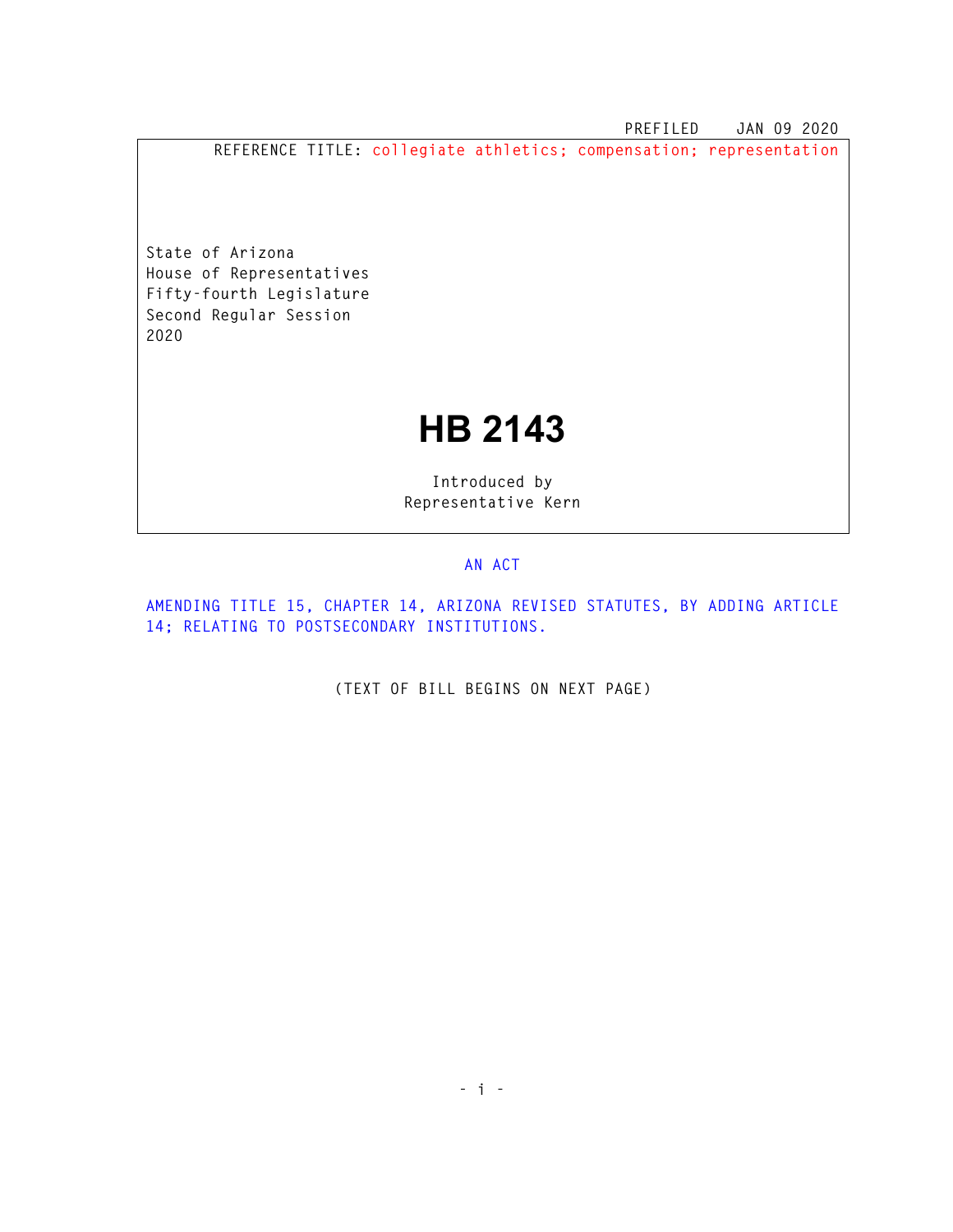**1 Be it enacted by the Legislature of the State of Arizona: 2 Section 1. Title 15, chapter 14, Arizona Revised Statutes, is 3 amended by adding article 14, to read: 4 ARTICLE 14. COLLEGIATE ATHLETICS 5 15-1899. Collegiate athletics; student athletes; 6 compensation; representation; definitions 7 A. EXCEPT AS PROVIDED IN SUBSECTION C, PARAGRAPH 1 OF THIS SECTION, 8 A POSTSECONDARY EDUCATION INSTITUTION MAY NOT UPHOLD ANY RULE, 9 REQUIREMENT, STANDARD OR OTHER LIMITATION THAT PREVENTS A STUDENT ATHLETE 10 OF THAT INSTITUTION FROM EARNING COMPENSATION AS A RESULT OF THE USE OF 11 THE STUDENT ATHLETE'S NAME, IMAGE OR LIKENESS. EARNING COMPENSATION FROM 12 THE USE OF A STUDENT ATHLETE'S NAME, IMAGE OR LIKENESS DOES NOT AFFECT THE 13 STUDENT ATHLETE'S SCHOLARSHIP ELIGIBILITY. 14 B. AN ATHLETIC ASSOCIATION, ATHLETIC CONFERENCE OR OTHER GROUP OR 15 ORGANIZATION WITH AUTHORITY OVER INTERCOLLEGIATE ATHLETICS, INCLUDING A 16 NATIONAL COLLEGIATE ATHLETIC ASSOCIATION, MAY NOT PREVENT EITHER: 17 1. A STUDENT ATHLETE OF A POSTSECONDARY EDUCATION INSTITUTION FROM 18 EARNING COMPENSATION AS A RESULT OF THE USE OF THE STUDENT ATHLETE'S NAME, 19 IMAGE OR LIKENESS. 20 2. A POSTSECONDARY EDUCATION INSTITUTION FROM PARTICIPATING IN 21 INTERCOLLEGIATE ATHLETICS AS A RESULT OF A STUDENT ATHLETE BEING 22 COMPENSATED FOR THE USE OF THE STUDENT ATHLETE'S NAME, IMAGE OR LIKENESS. 23 C. A POSTSECONDARY EDUCATION INSTITUTION, ATHLETIC ASSOCIATION, 24 ATHLETIC CONFERENCE OR OTHER GROUP OR ORGANIZATION WITH AUTHORITY OVER 25 INTERCOLLEGIATE ATHLETICS MAY NOT: 26 1. PROVIDE A PROSPECTIVE STUDENT ATHLETE WITH COMPENSATION IN 27 RELATION TO THE USE OF THE STUDENT ATHLETE'S NAME, IMAGE OR LIKENESS. 28 2. PREVENT A STUDENT ATHLETE IN THIS STATE FROM OBTAINING 29 PROFESSIONAL REPRESENTATION IN RELATION TO CONTRACTS OR LEGAL MATTERS, 30 INCLUDING REPRESENTATION BY AN ATHLETE AGENT OR LEGAL REPRESENTATION BY AN 31 ATTORNEY. PROFESSIONAL REPRESENTATION OBTAINED BY STUDENT ATHLETES SHALL 32 BE PROVIDED BY PERSONS WHO ARE LICENSED BY THIS STATE, IF APPLICABLE. 33 D. AN ATHLETE AGENT REPRESENTING A STUDENT ATHLETE SHALL COMPLY 34 WITH BOTH OF THE FOLLOWING: 35 1. THE SPORTS AGENT RESPONSIBILITY AND TRUST ACT (P.L. 108–304; 118 36 STAT. 1125). 37 2. CHAPTER 13, ARTICLE 10 OF THIS TITLE. 38 E. A SCHOLARSHIP FROM THE POSTSECONDARY EDUCATION INSTITUTION IN 39 WHICH A STUDENT ATHLETE IS ENROLLED THAT PROVIDES THE STUDENT ATHLETE WITH 40 THE COST ATTENDING THAT INSTITUTION IS NOT COMPENSATION FOR THE PURPOSES 41 OF THIS SECTION, AND A SCHOLARSHIP MAY NOT BE REVOKED AS A RESULT OF THE 42 STUDENT ATHLETE EARNING COMPENSATION OR OBTAINING REPRESENTATION IN** 

**43 ACCORDANCE WITH THIS SECTION.**